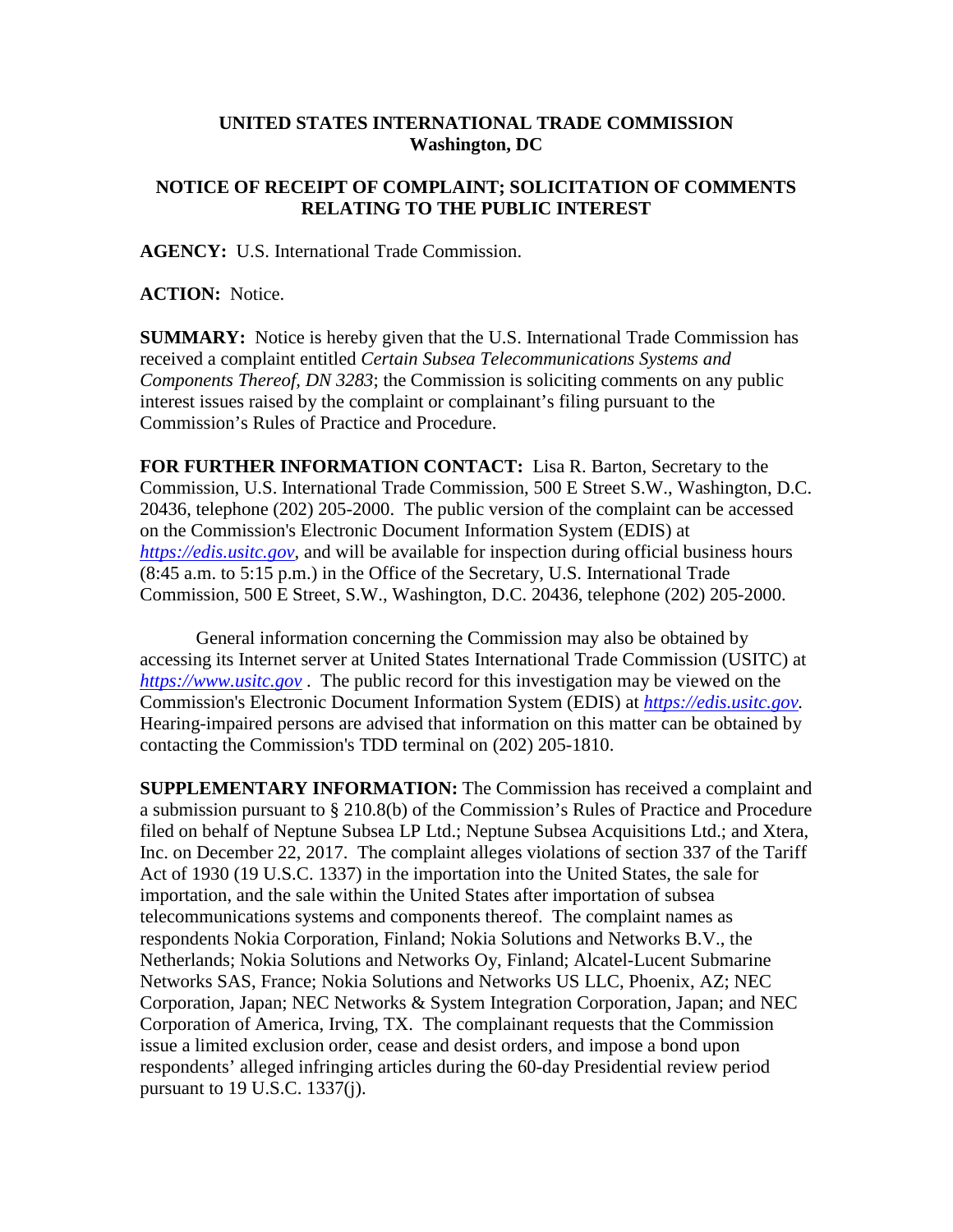Proposed respondents, other interested parties, and members of the public are invited to file comments, not to exceed five (5) pages in length, inclusive of attachments, on any public interest issues raised by the complaint or § 210.8(b) filing. Comments should address whether issuance of the relief specifically requested by the complainant in this investigation would affect the public health and welfare in the United States, competitive conditions in the United States economy, the production of like or directly competitive articles in the United States, or United States consumers.

In particular, the Commission is interested in comments that:

- (i) explain how the articles potentially subject to the requested remedial orders are used in the United States;
- (ii) identify any public health, safety, or welfare concerns in the United States relating to the requested remedial orders;
- (iii) identify like or directly competitive articles that complainant, its licensees, or third parties make in the United States which could replace the subject articles if they were to be excluded;
- (iv) indicate whether complainant, complainant's licensees, and/or third party suppliers have the capacity to replace the volume of articles potentially subject to the requested exclusion order and/or a cease and desist order within a commercially reasonable time; and
- (v) explain how the requested remedial orders would impact United States consumers.

Written submissions must be filed no later than by close of business, eight calendar days after the date of publication of this notice in the *Federal Register*. There will be further opportunities for comment on the public interest after the issuance of any final initial determination in this investigation.

Persons filing written submissions must file the original document electronically on or before the deadlines stated above and submit 8 true paper copies to the Office of the Secretary by noon the next day pursuant to  $\S 210.4(f)$  of the Commission's Rules of Practice and Procedure (19 CFR 210.4(f)). Submissions should refer to the docket number ("Docket No. 3283) in a prominent place on the cover page and/or the first page. (See Handbook for Electonic Filing Procedures, *Electronic Filing Procedures*<sup>[1](#page-1-0)</sup>). Persons with questions regarding filing should contact the Secretary (202-205-2000).

Any person desiring to submit a document to the Commission in confidence must request confidential treatment. All such requests should be directed to the Secretary to

 $\overline{a}$ 

<span id="page-1-0"></span><sup>1</sup> Handbook for Electronic Filing Procedures:

*[https://www.usitc.gov/documents/handbook\\_on\\_filing\\_procedures.pdf](https://www.usitc.gov/documents/handbook_on_filing_procedures.pdf)*